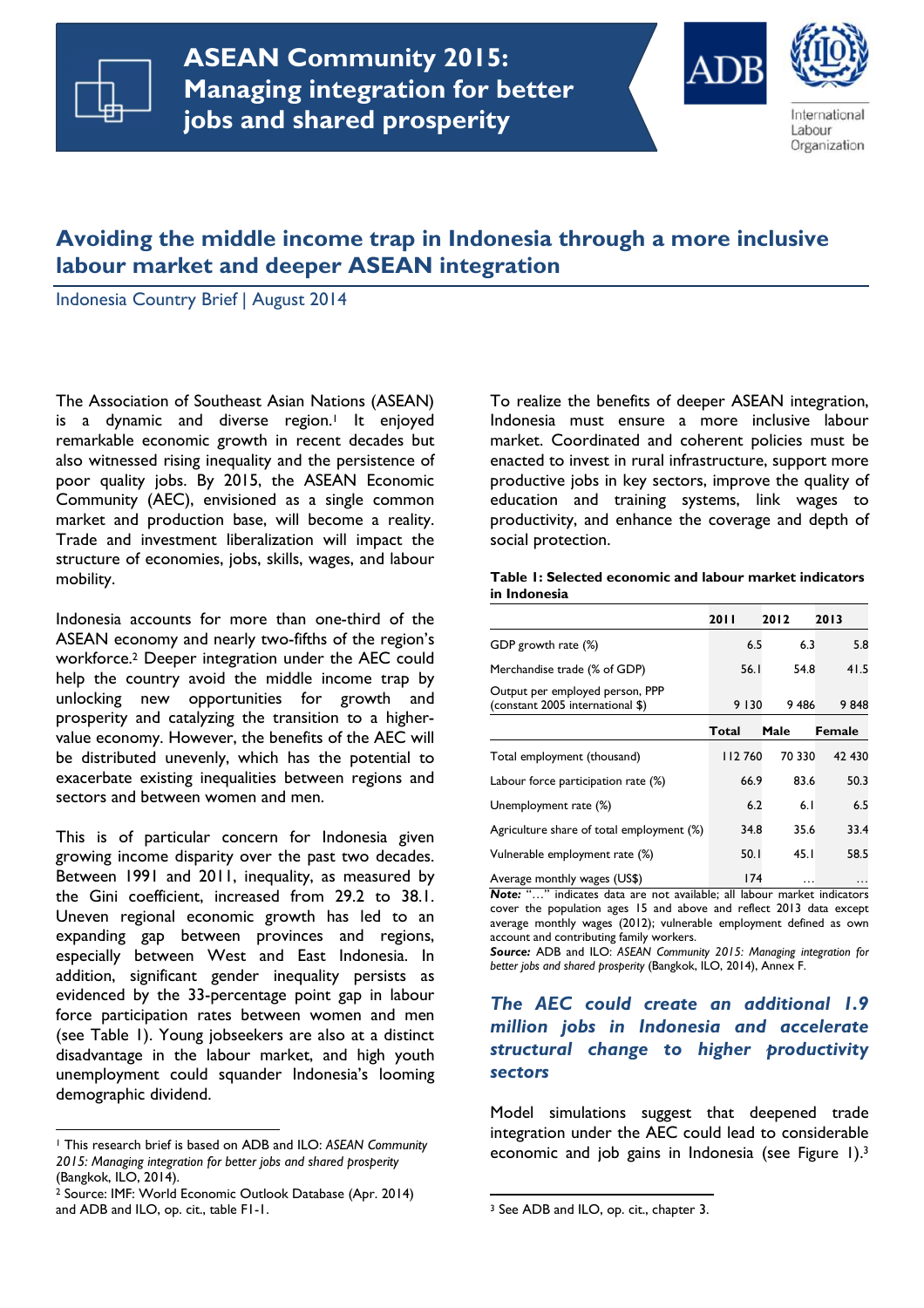The model projects that the AEC policy measures could expand Indonesia's GDP by 2.5 per cent by 2025, compared to a baseline scenario without deeper integration. In addition, simulations show a net increase of 1.9 million jobs over the baseline, however this represents only 1.3 per cent of total employment. Women account for just 27 per cent of expected job gains – a disparity that threatens to worsen the current gender gap. This highlights the need for careful management and monitoring of the gender impacts of ASEAN integration in Indonesia.

**Figure 1: Change in various economic and labour market indicators under the AEC scenario relative to the baseline in Indonesia, 2025 (per cent)** 



*Source:* ADB and ILO, op. cit.

In the past twenty years, the labour market has undergone significant structural shifts. There has been a substantial decline in the significance of agriculture which has been overtaken by services. Between 2003 and 2013, 71.9 per cent of additional jobs created have been in wholesale and retail trade, hotels and restaurants and in community, social, personal and other services. A key challenge is that labour productivity in these particular service sectors is lower than in manufacturing and only 1.6 to 1.7 times higher than in agriculture.

The AEC could accentuate these sectoral patterns of employment. Increases in employment under the AEC relative to the baseline are accompanied by the expansion of the trade and transportation, construction, metals, chemicals, and textiles sectors and the decline of the food processing sector. Absolute gains in agriculture are also expected; however, the relative share of employment in agriculture will decline as job gains in industry and services will be greater. Although the structural transformation will occur towards sectors with higher levels of productivity relative to agriculture, these sectors are often prone to vulnerable employment and informality. The prospect of large gains in such

jobs calls for coordinated labour market policies to improve working conditions and reduce vulnerability.

Structural change inevitably causes a churning in the labour market – creating increases in demand for some jobs while decreasing demand for others. There is a risk that displaced workers will be unable to gain employment in more productive sectors. This could worsen inequality and trap such workers in vulnerable employment. Mitigating the adjustment costs and inequalities associated with structural transformation requires the implementation of well-designed industrial and sectoral policies, robust social protection floors, policies to support smaller enterprises, and further investments in skills and training.

#### *Skills mismatches could worsen*

Structural change under the AEC can help move Indonesia up the competitiveness ladder towards more skill-intensive production and exports, reflecting higher labour productivity.4 Projections indicate that between 2010 and 2025, high-skill employment in the country could increase by an additional 55.7 per cent, approximately half of the potential high-skill employment growth in the ASEAN region (see Figure 2). Growth in demand for medium-skill employment is lower at 26.1, while the demand for low-skilled jobs will contract by 3.2 per cent.



Meeting the demand for high-skilled workers will not happen automatically. Realizing these opportunities requires strengthening the access, quality, and relevance of education and training systems, addressing skill mismatches, and ensuring that the

l

**Figure 2: Estimated change in employment by skill level in Indonesia, 2010-25 (thousand and per cent)** 

<sup>4</sup> See ADB and ILO, op. cit., chapter 4.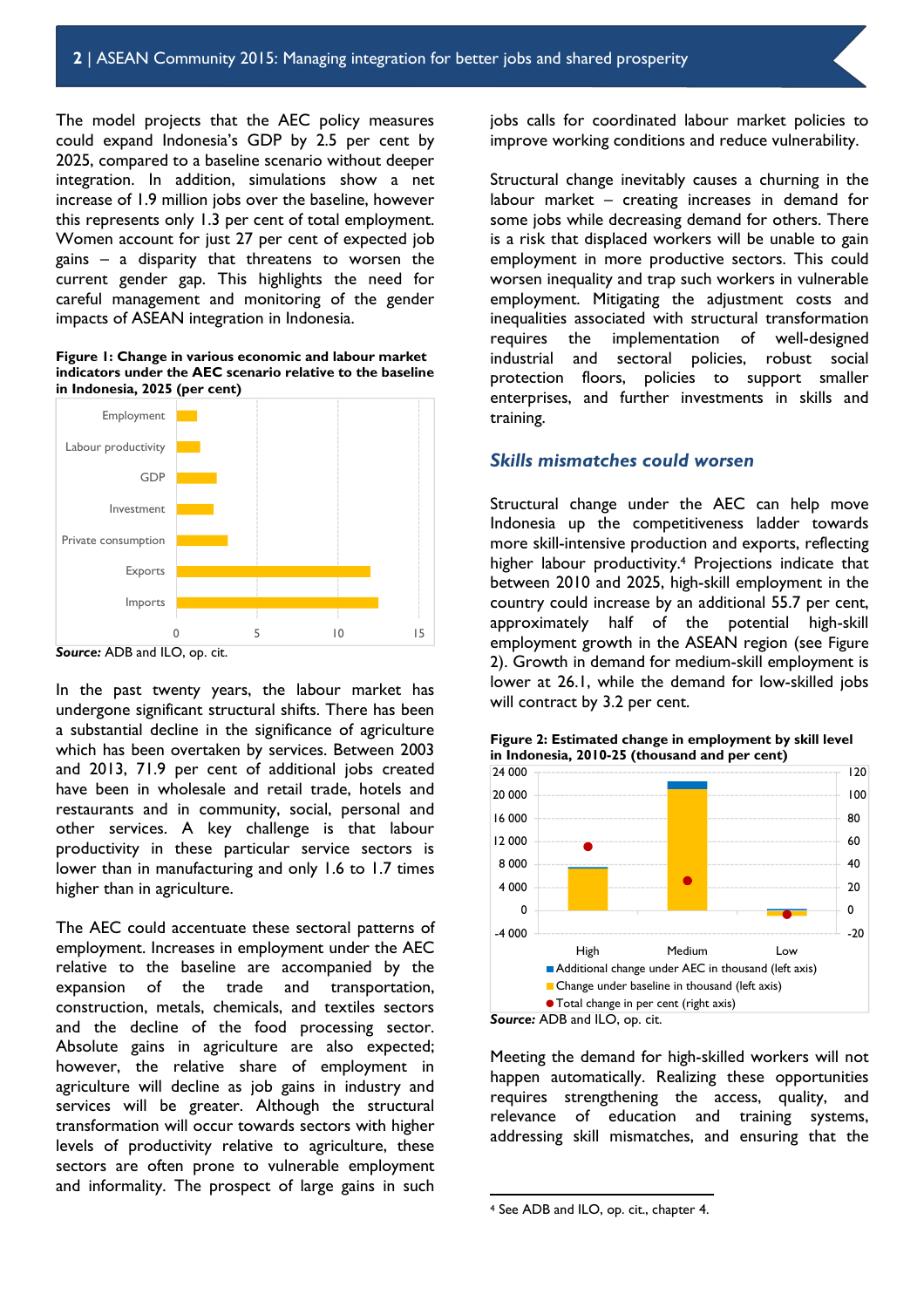most vulnerable have the competencies needed to compete for jobs.

In many of these aspects Indonesia faces some notable challenges. More than 900,000 Indonesian children of primary school age are not in school. These children risk becoming child labourers and are unlikely to secure decent employment in the future. However, Indonesia has made progress in boosting lower secondary education, primarily for girls in poor rural areas. This has occurred as a result of initiatives to provide scholarship grants, supplementary feeding, assistance with transportation, and separate sanitation facilities.

In addition to access, improvements in the quality and relevance of education would help to meet the demands of the fast-changing labour market and address skills gaps. Model estimates suggest that workers with insufficient qualifications will fill 63 per cent of all high-skill employment (13.3 million positions) in Indonesia by 2025. In addition, a 2013 ILO survey of ASEAN enterprises and business associations concluded that only 35.3 per cent of respondents agreed that secondary school graduates and 41.2 per cent of tertiary education graduates in Indonesia were equipped with the relevant skills needed by their enterprises.

Skills development policies can not only correct skill mismatches but also provide a pathway for the most vulnerable segments of the labour market to access better quality jobs. In this regard, too many young women and men in Indonesia face a difficult transition from the classroom to the workplace. Youth unemployment is 21.6 per cent, the highest in the region and more than three times the overall unemployment rate in the country. Indonesia is currently in a demographic transition where it has a high working-age population relative to the ageing, dependent population. To optimize this demographic dividend, it is essential that youth have the appropriate skills required by the labour market, as well as support in school-to-work transition. If young people are unable to secure decent work, the demographic dividend could turn into a demographic liability.

# *Stronger collective bargaining can ensure workers benefit from higher productivity*

As workers move towards higher levels of skills and drive gains in productivity, they should benefit through higher wages.<sup>5</sup> Owing to their large contribution to household income, wages are the key mechanism to ensure growth translates into shared prosperity and equitable development. In Indonesia, the share of wage employees has been growing rapidly, from 31 per cent of total employment in 1993 to 47 per cent in 2013.<sup>6</sup>

Real wages have risen in recent years, in large part due to increases in minimum wages. Despite these trends, average monthly wage levels in 2012 were low in Indonesia at \$174 (or 1.6 million IDR). This contrasts with average monthly wages of \$3,547 in Singapore, \$609 in Malaysia, and \$357 in Thailand. Furthermore, large differentials in wage levels exist in Indonesia and are continuing to grow between wage earners, including across skill levels. One way to measure wage inequality is to compare the monthly earnings of those near the top (90th percentile) to those near the bottom (10th percentile). In 2010, this ratio reached 7.0 in Indonesia. In comparison, values in the Philippines and Thailand were 6.4 and 6.7, respectively.

Wage differences between countries and within Indonesia partly reflect differences in labour productivity. Model simulations indicate that labour productivity in Indonesia could increase by almost 120 per cent by 2025 under the AEC (see Figure 3). This creates significant potential for sustainable wage growth. However, in some past instances productivity gains have by-passed workers altogether.



**Figure 3: Change in labour productivity under the AEC in Indonesia, 2010-25 (per cent)** 

The twin objectives of containing inequality and linking wages to productivity call for stronger wage setting institutions. One key component is setting minimum wages, which are critical for protecting low-paid

l

<sup>5</sup> See ADB and ILO, op. cit., chapter 5.

<sup>6</sup> Includes regular employees and casual workers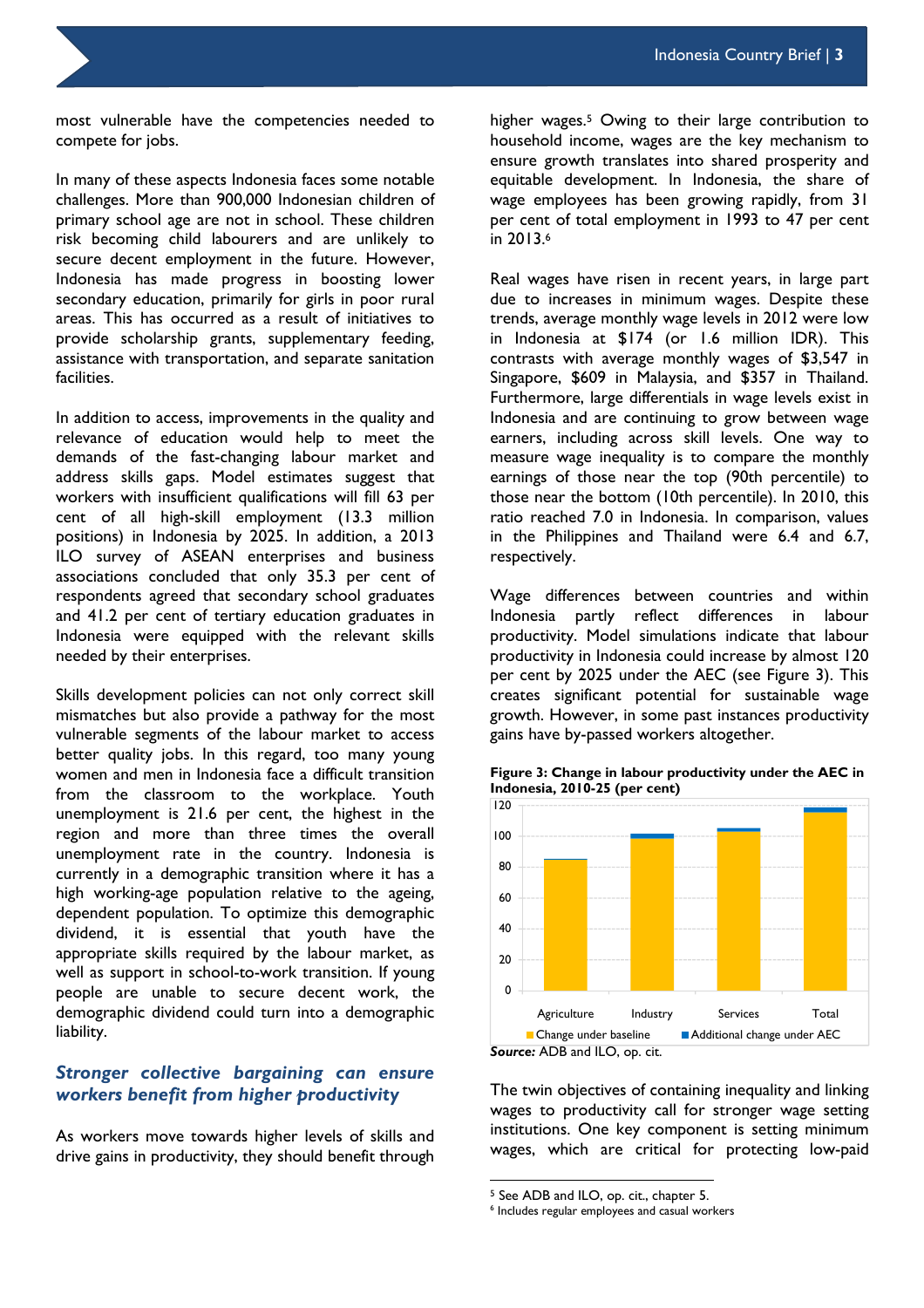workers. However, the decentralization of wagesetting institutions in Indonesia has led to large differences in minimum wages, ranging from \$74 in the Purworejo regency to \$199 in Jakarta.

In addition, collective bargaining can be an effective method of wage negotiation between employers and workers. It can standardize employment conditions across enterprises and reduce the potential for a downward spiral of wage competition between enterprises. In Indonesia, however, limited ability of workers and employers to bargain collectively creates a strong incentive for unions to try to achieve all wage gains through the minimum wage-fixing system. Strengthening collective bargaining is crucial to avoid excessive reliance on minimum wage-setting and improve industrial relations.

## *Economic and demographic factors point to continued outward migration*

Economic and demographic disparities are driving labour migration in the region.<sup>7</sup> Indonesia is ASEAN's second largest country of origin for migrant workers. Each year, two million workers leave the country, predominantly to the Gulf States and parts of China. However, over the past five years the share of migrant workers from Indonesia going to other ASEAN Member States has increased (see Figure 4). Within the ASEAN region, the overwhelming majority of Indonesian migrants go to Malaysia.





Structural factors point to a continued outflow of low- and medium-skilled migrant workers. Between 2010 and 2025, Indonesia's labour force is anticipated to grow by 29.5 million, almost half of the estimated growth for ASEAN as a whole. In a country with high

l

youth unemployment, the continued expansion of the youth labour force will place pressure on the labour market to create decent jobs, which may lead to further outmigration of young women and men. Other structural factors behind changing migration patterns are economic – notably the large differences in wages between ASEAN Member States. Wages in Malaysia, for example, are approximately three and a half times those in Indonesia.

Current AEC policies for managing migration are confined to a few high-skill occupations that account for less than one per cent of total employment in Indonesia. This suggests the AEC's provisions on labour mobility may have limited short-term impacts. If Indonesia and other ASEAN Member States are to reap the benefits of labour mobility, they will need to collectively prioritize skills recognition, extend the coverage and portability of social security, and safeguard the rights of migrant workers. National policies can play an important role in protecting and regulating migration especially for the large number of low- and medium-skilled migrant workers confined to informal employment (see Box 1).

# *Policies for better jobs and shared prosperity in an integrated Indonesia*

The AEC has the potential to generate higher output, trade, employment, and productivity and could help steer Indonesia away from the middle income trap towards a higher value economy – with positive spillover effects on wages and incomes. However, if not managed appropriately, deeper integration could exacerbate inequalities. Therefore, policies must be put in place to ensure the equitable distribution of economic benefits. In Indonesia, five priority actions are particularly relevant given the opportunities and challenges of the AEC.

## **(i) Invest in rural infrastructure to bridge the development gap in remote areas and reduce regional disparities**

Minimum service standards provided by local governments have not delivered the requisite investment in public services needed to curb regional disparities. Institutional constraints further hinder rural-urban connectivity placing remote areas and small islands at a significant disadvantage. To ensure equity in regional development, connectivity and infrastructure should be strengthened and basic service systems should be put in place. To achieve this, efforts should be made on completing projects prioritized in the 2015-19 National Medium Term Development Plan (RPJMN). In addition, the right

<sup>7</sup> See ADB and ILO, op. cit., chapter 6.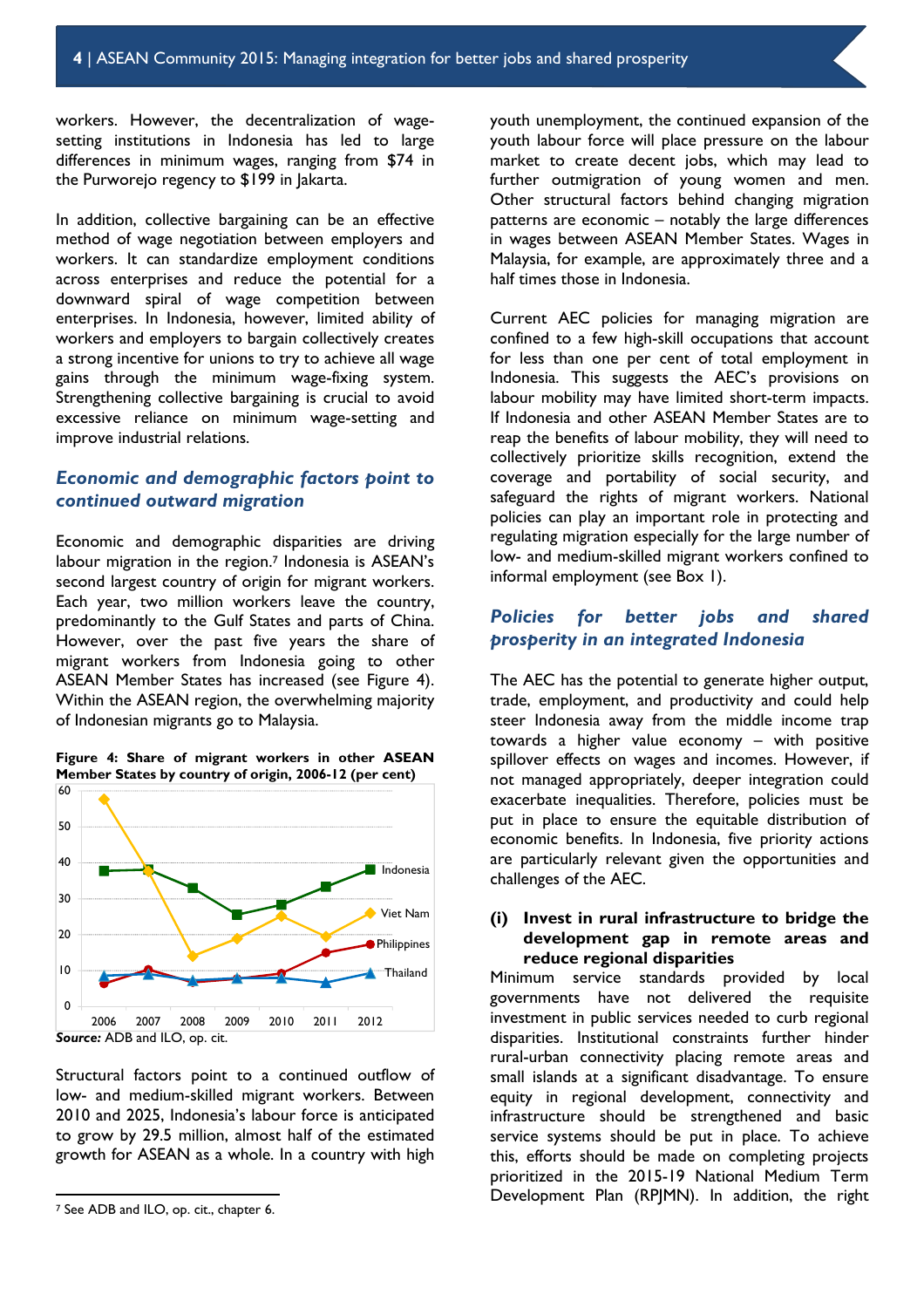#### **Box 1. Rising formal employment for migrant workers in Indonesia**

During each year between 2006 and 2009 more than half a million women registered to work abroad, making up around 80 per cent of total flows. Since 2009, however, the share of women migrants has fallen as the Government began introducing tighter regulations to protect migrant workers. This has included a moratorium against sending migrant workers without a formal employment contract from a registered employer, and additional regulations for ensuring employment is properly defined and remunerated. As a result, between 2010 and 2013, the share of workers entering employment abroad without a formal contract decreased from 73.0 per cent to 44.0 per cent.

**Figure B1: Flow of workers from Indonesia to the rest of the world by sex, 2006-13**   $\Omega$ 15 30 45 60 75 90  $\overline{0}$ 100 000 200 000 300 000 400 000 500 000 600 000 2006 2007 2008 2009 2010 2011 2012 2013 Male (left axis) Female (left axis) Female share in per cent (right axis)



Many of the remaining difficulties for protecting women migrant workers relate to the regulation of brokerage services and the capacity to respond to complaints – particularly for those in informal employment. This will require better coordination among countries and more responsive services.

incentives are needed to stimulate private sector infrastructure investment. Greater focus needs to be given to building quality infrastructure from the outset – durability and sustainability are key concepts herein for increasing the efficiency of spending in the long term. Furthermore, renewed effort should be made to implement prioritized projects set forth in the Master Plan on ASEAN Connectivity, such as the Melaka Pekan Baru Interconnection and the West Kalimantan-Sarawak Interconnection.<sup>8</sup>

## **(ii) Support the growth of productive employment in key sectors**

Rapid economic structural change calls for more active policies to support productive job growth in key dynamic and higher-valued added sectors. The Government's Masterplan for the Acceleration and Expansion of Economic Development of Indonesia 2011-2025 (MP3EI) articulates a strategy to accelerate and expand economic development in Indonesia and transform the country into one of the ten major economies in the world by 2025. Under the plan, the development of six economic corridors based on the potential and advantages inherent in each region is envisaged. The development of such economic corridors provides opportunities for the creation of more productive jobs. Efforts will also be required to help current and future jobseekers find these opportunities, including by strengthening public employment services and providing labour market information to future jobseekers on sectors and occupations with high growth potential. Such

l

investments can support the school-to-work transition of the youth entering the labour market in the future.

## **(iii) Strengthen systems of social protection**

Policy reforms in 2013, especially those related to the cutting of the fuel subsidy, are expected to reduce pressure on the national budget, creating an opportunity to extend social protection programmes. The National Social Security System Law of 2004 legislates the universal coverage of social security in Indonesia; however, large gaps in protection currently exist for informal workers and migrant workers. Steps should be taken to expand the state owned social insurance fund, PT Jamsostek, to include work accident, survivors, retirement, and health benefits to those outside formal employment. An unemployment insurance scheme is currently lacking and could help mitigate the adjustment costs of structural change by easing the vulnerability of displaced workers.

## **(iv) Reduce skill gaps by improving education and training systems**

Improvements in education and training systems would help Indonesia equip its workforce with the requisite technical skills to meet the current and future demands of the labour market. These measures should include, providing a responsive technical and vocational training system to help fill gaps in skills and competencies not developed by tertiary education; fostering collaborations between training providers and employers to develop practical curricula and apprenticeship systems; engaging in public-private dialogue to anticipate future skill demands; and

<sup>&</sup>lt;sup>8</sup> Master Plan on ASEAN Connectivity, Hanoi, Oct. 2010.